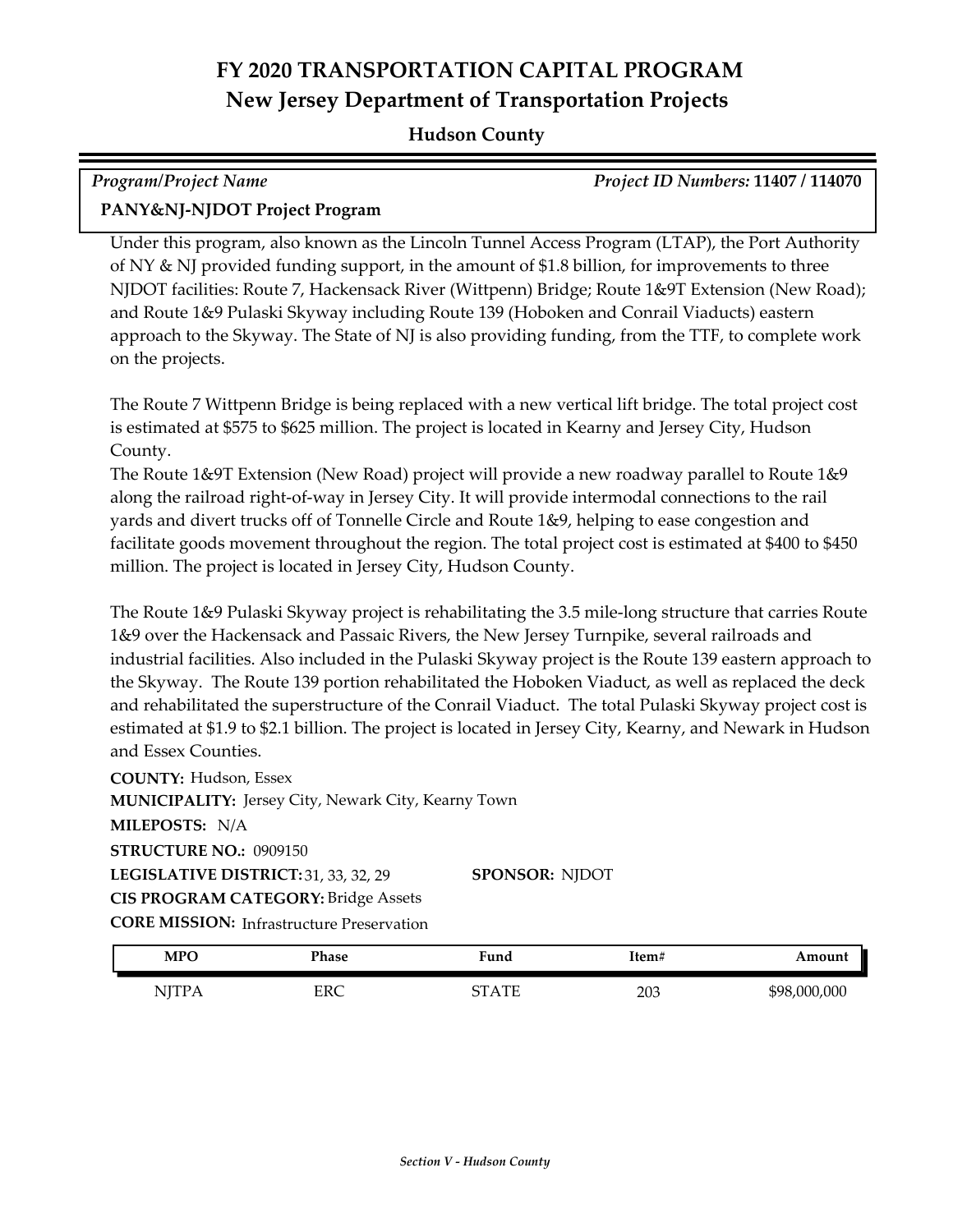## **FY 2020 TRANSPORTATION CAPITAL PROGRAM New Jersey Department of Transportation Projects**

#### **Hudson County**

| <b>Program/Project Name</b><br><b>Project ID Numbers: 16307 / 163070</b>                            |                                   |               |       |             |
|-----------------------------------------------------------------------------------------------------|-----------------------------------|---------------|-------|-------------|
| Paterson Plank Road (CR 681), Bridge over Route 3 at MP 10.04                                       |                                   |               |       |             |
| Initiated by the Bridge Management System, this project will reconstruct the structurally deficient |                                   |               |       |             |
|                                                                                                     | and functionally obsolete bridge. |               |       |             |
| <b>COUNTY: Hudson</b>                                                                               |                                   |               |       |             |
| <b>MUNICIPALITY: Secaucus Town</b>                                                                  |                                   |               |       |             |
| <b>MILEPOSTS: 4.33-4.33</b>                                                                         |                                   |               |       |             |
| STRUCTURE NO.: 0908150                                                                              |                                   |               |       |             |
| <b>LEGISLATIVE DISTRICT: 32</b><br><b>SPONSOR: NJDOT</b>                                            |                                   |               |       |             |
| <b>CIS PROGRAM CATEGORY: Bridge Assets</b>                                                          |                                   |               |       |             |
| <b>CORE MISSION:</b> Infrastructure Preservation                                                    |                                   |               |       |             |
| <b>MPO</b>                                                                                          | <b>Phase</b>                      | Fund          | Item# | Amount      |
| <b>NJTPA</b>                                                                                        | <b>PE</b>                         | STBGP-OS-BRDG | 66    | \$1,000,000 |

*Program/Project Name Project ID Numbers:* **93186 / 950652**

#### **Route 7, Kearny, Drainage Improvements**

This section of Route 7 is generally uncurbed and frequently flooded due to low elevation and lack of sufficient highway drainage system. Roadway runoff is collected through inlets or sheet flow, discharging directly into the marshlands. During moderate and heavy storms, in addition to high tide, the runoff overflows the banks onto the roadway and adjacent properties. This causes the highway to be closed and traffic is detoured. This project will provide highway drainage system improvements including; pumping stations, raising road profile and sheet piling to prevent tidal water to flood the roadway.

| <b>COUNTY: Hudson</b>                            |                       |
|--------------------------------------------------|-----------------------|
| <b>MUNICIPALITY: Kearny Town</b>                 |                       |
| <b>MILEPOSTS: 1.7 - 3.6</b>                      |                       |
| <b>STRUCTURE NO.: N/A</b>                        |                       |
| <b>LEGISLATIVE DISTRICT: 32</b>                  | <b>SPONSOR: NJDOT</b> |
| <b>CIS PROGRAM CATEGORY: Road Assets</b>         |                       |
| <b>CORE MISSION:</b> Infrastructure Preservation |                       |
|                                                  |                       |

| <b>MPO</b>  | Phase      | Fund              | <sup>T</sup> tem# | mount       |
|-------------|------------|-------------------|-------------------|-------------|
| <b>TTTT</b> | <b>ROW</b> | <b>ILIDE</b><br>N | 105               | \$3,400,000 |